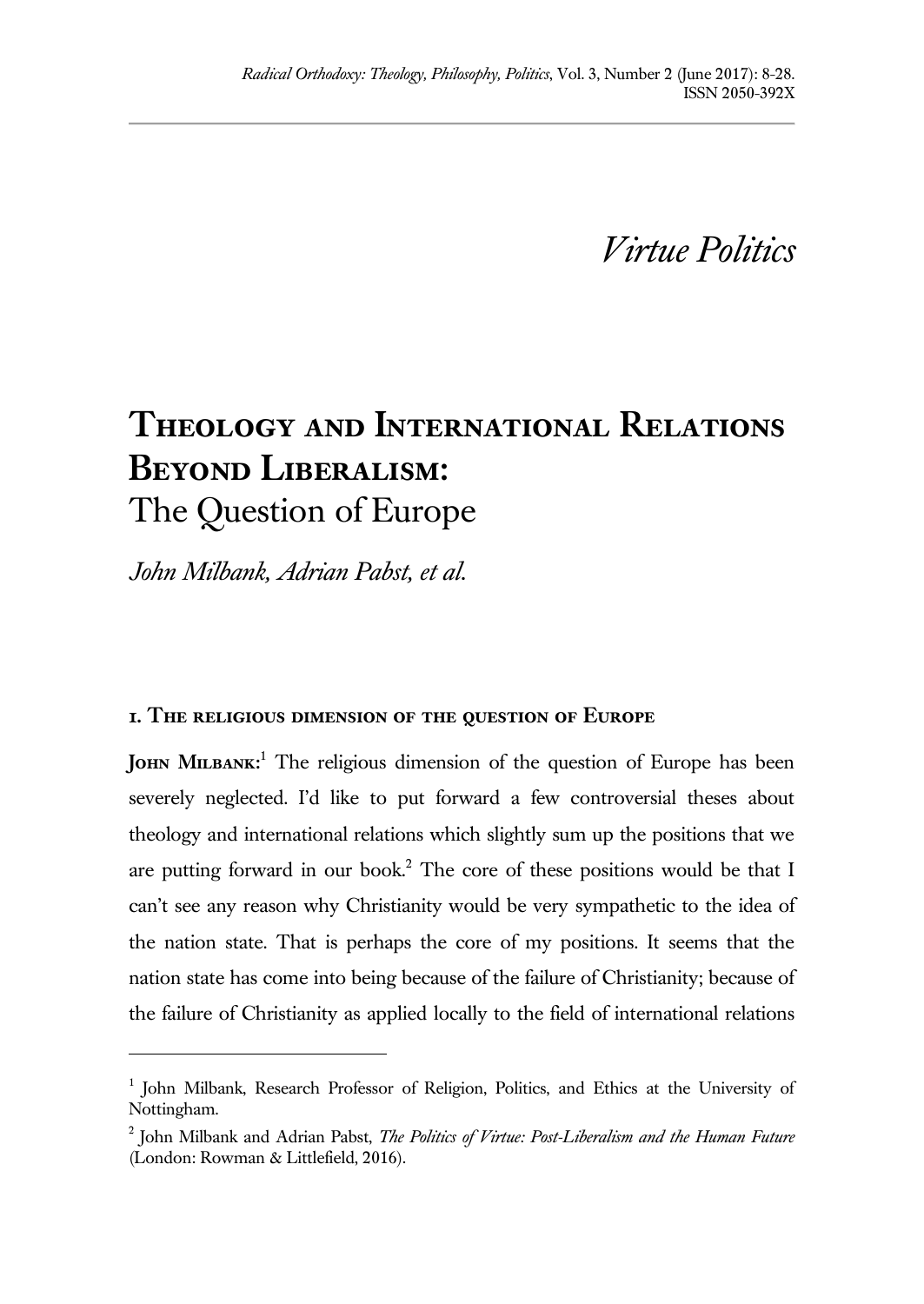which entailed something like Christendom. $3$  It is clearly true that in the past, right across the world throughout global history, there was no such thing as the nation state. Borders were extremely permeable and the relationship between private domains on the one hand and public realms on the other was extremely fluid. Even by the time of the  $18<sup>th</sup>$  century a lot of struggles remained dynastic rather than being genuine struggles between nations. In many ways, the world was construed in terms of empires and regions much more so than in terms of what we would now think of as the state—the state being a very modern world. Government was much more dispersed, there was no clear distinction between local economic roles and central political roles and it was only in the early modern period that people started to talked about the state as denoting a very strong central authority. It seems to me that Christianity was inherently in favour of the notion of free association and of very dispersed modes of sovereignty.<sup>4</sup> The very tension between the *regnum* on the one hand and the *sacerdotium* on the other tended to favour a certain kind of plurality of jurisdiction and Christianity repeatedly gave encouragement to the emergence of new formations with their own rules like guild bodies or monastic bodies as well as later the orders of friars. People lived within extremely complex webs of overlapping jurisdictions which were perpetually qualifying each other. Though there was obviously a lot of endemic conflict, nonetheless the situation in which there was both a sense of a complicated overarching unity within Europe and endlessly fragmented local divisions. This became more conflicted towards the end of the Middle Ages and that tended to see people flee toward much more formalistic solutions and tend towards something much more like a monopoly of violence and to see state authority as a solution to anarchy. That was formidably compounded by the Reformation and the subsequent division of Christendom.

<sup>3</sup> Milbank and Pabst, *The Politics of Virtue*, 50-51; for the relationship between the decline of Christendom and the subsequent competition of nation-states, see p. 100.

<sup>4</sup> Milbank and Pabst, *The Politics of Virtue*, 146.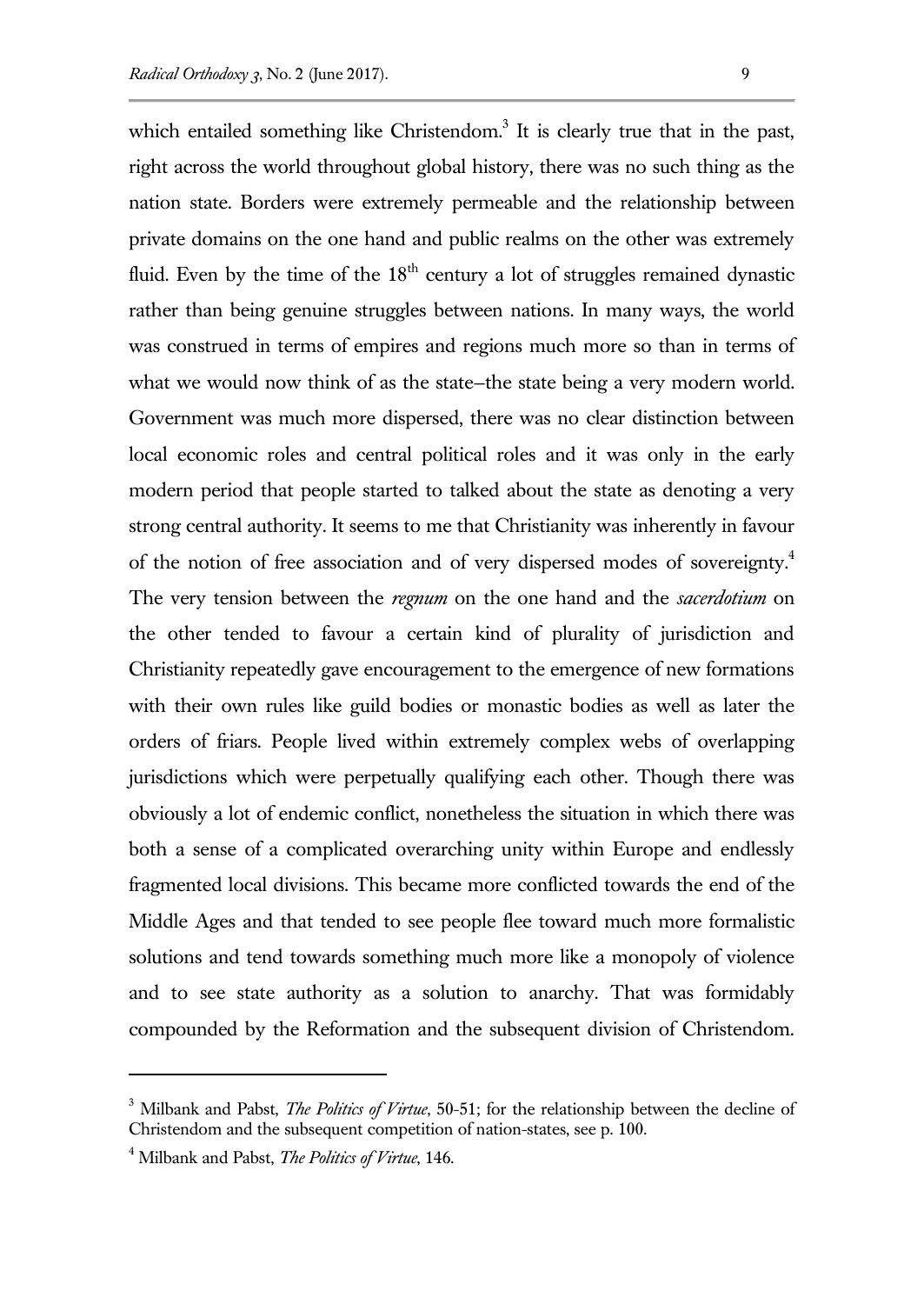This became the final post-Westphalian solution: to make confession and statehood coterminous with one another as a new principle of order. Of course that left a problem of international anarchy. The *ius gentium,* the law of the nations is removed from the governance of natural law and becomes a formalistic law of first occupancy. And then everything goes into reverse. The natural law becomes based on the *ius getium* law of first occupancy and is construed in terms of rights and property; so one moves roughly from Grotius to Hobbes, I think, in that order. There develops a sense that international relations always has priority over political theory, which is something that I think is sometimes overlooked. Gradually, with the rationalisation of religion during the period of the Enlightenment, religion as an emotive attitude is replaced in the Romantic period by nationalism. Thus the co-belonging of confession and state is compounded by ethnicity as a third component. $5$ 

In addition, the cult of the absolute monopoly of power and absolute sovereignty isn't particularly justifiable in theological terms because it guarantees rights and authority self-referentially rather than deriving them from inherent equity and obedience to the natural law. You are legitimated by virtue of possessing that sovereign monopoly of violence which can be justified either by the will of the one at the centre, or more democratically by the will of the many people, but in either case you're appealing ultimately back to will rather than to any inherent notion of justice. The second problem, theologically speaking, concerns the nation and the way that it becomes a quasi-religious substitute for religion, with disastrous consequences in the  $20<sup>th</sup>$  century (and many fear that

<sup>5</sup> Milbank and Pabst, *The Politics of Virtue*, 8; It is probably fair to say that religion as an emotive attitude, particularly vis-à-vis the post-Westphalian priority of international relations over political theory is closely connected with communitarianism, which actually 'tends to lack a real political dimension, confining itself to a nostalgic one-sided appeal to group rights, autonomy and plurality, however important this emphasis must be'. Hence it is susceptible to nationalistic and ethnocentric expansion.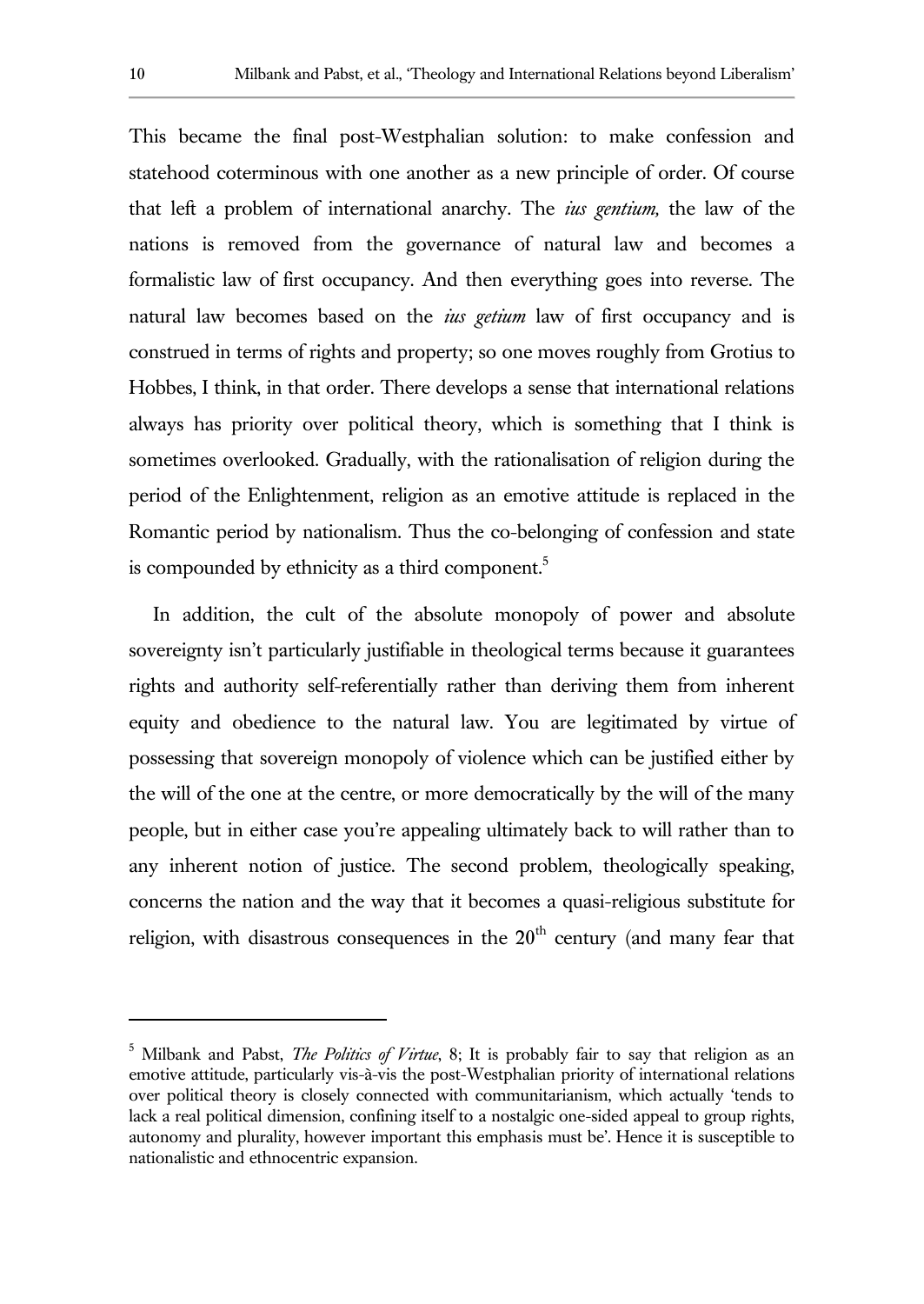those consequences can be repeated again, myself included<sup>6</sup>). Against that background, perhaps the most unique thing about Britain, as the Cambridge historian Robert Tombs argues in a recent and very big book, is that it did not have a settlement clearly based on the coincidence of state and confession because with the so called 'Glorious Revolution' of 1689 a compromise was arrived at between the Anglican party and the so called Puritan party that became the non-conformist party.<sup>7</sup> In effect, it was recognised that there were two religions in Britain. To say that would be an exaggeration but *in a sense* that was *de facto* what came to be the case. This is so much the case that Tombs shows you that the more Anglican areas on the map of England remain the more Tory voting areas to this day.<sup>8</sup> Thus from 1689 onwards Britain moves in a more liberal direction which is why the Whig party, which was an alliance of these post-Puritan forces and aristocratic Enlightenment forces, is dominant in the  $18<sup>th</sup>$  century. The supposed establishment is not really dominant and this is partly what gives rise to the Jacobite rebellions in the  $18<sup>th</sup>$  century which have now been revealed to be more important than previously thought. One can also say here that there is still lurking within this Anglican-Puritan division a Catholic-Protestant division. Catholics in fact increased their strength in England during the  $17<sup>th</sup>$  century and the Catholicising tendency in Anglicanism is very important and it was thought to be possible to return England to the Catholic faith up to the late  $17<sup>th</sup>$  century. One can say this more of Britain than of any other European country: that the post-Reformation controversies remained unresolved albeit translated into different terms. Britain has always had a religious division between two groups and a semi-official sanctioning of both. In nearly all other European countries the main division has turned out to be

<sup>6</sup> See also John Milbank, et al., 'After Brexit? The Referendum and its Discontents', *ABC* [Online] June 2016, http://www.abc.net.au/religion/articles/2016/06/24/4488874.htm (accessed: 20 March 2017).

<sup>7</sup> Robert Tombs, *The English and their History* (Milton Keynes: Penguin, 2015), 259-261

<sup>8</sup> Tombs, *The English and their History*, 508-511; map on p. 510.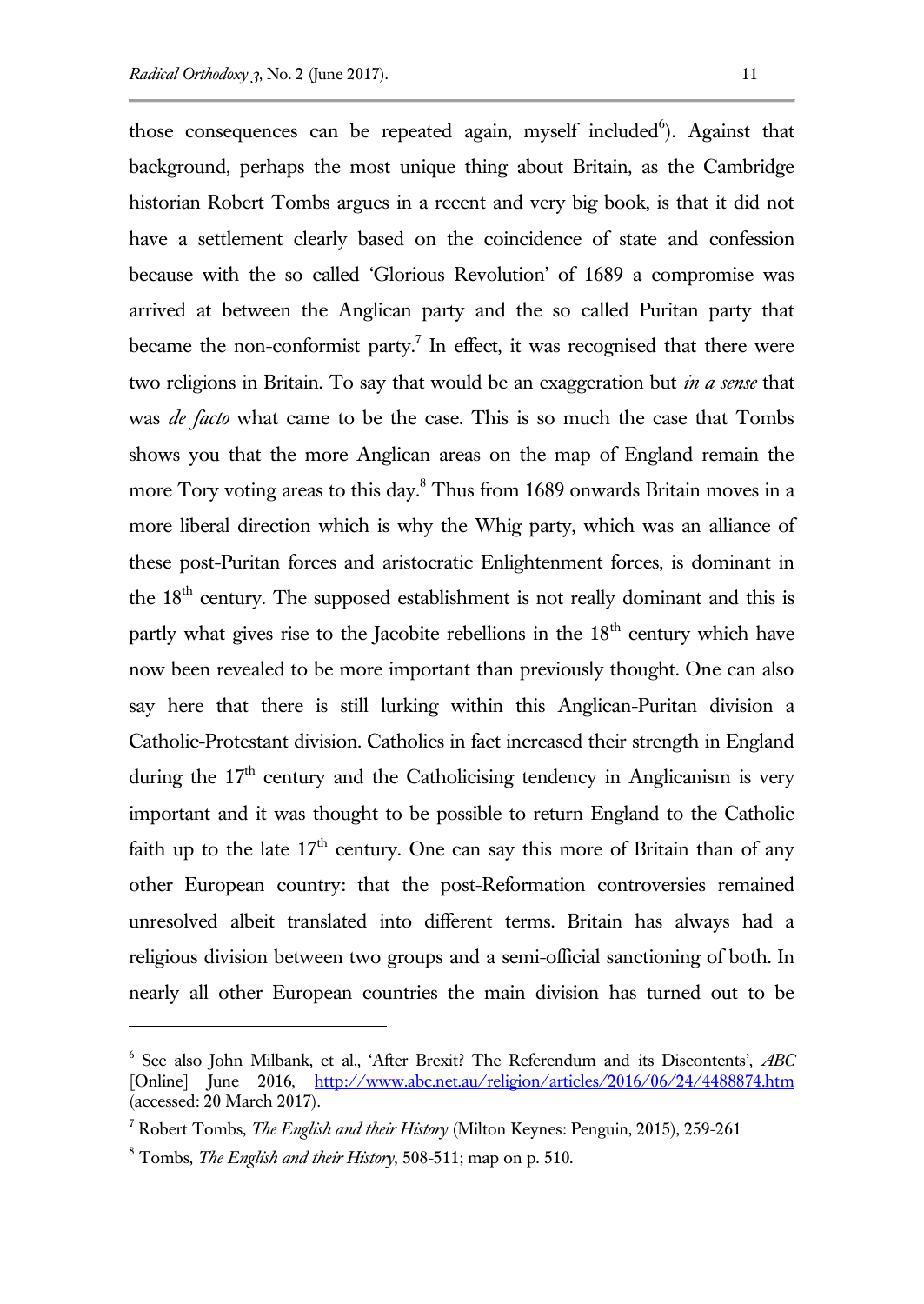between religion and secularity, with the latter supposedly taking the form of the left and the former that of the right. One could argue that in the case of Europe, it's the divisions over religion that are really primary. But in Britain the divisions which take priority are internal to religion which is why we've never had secular and religious parties or anything like that. Our left has also tended to define itself in religious terms in so far as it is in some sense the heir of the Puritans and the non-conformists. This is a generalisation but there is nonetheless some truth in it. Tombs argues that this is one reason why the English, though they've never had so many conflicts, are terribly sectarian. We have incredibly sectarian arguments, for example over issues like education, which just don't exist in Germany or France.<sup>9</sup> It is as if people instinctively identify still as either Cavaliers or Roundheads and have no need for rational arguments for public or private schooling. These are tribal conflicts. They're irrational in a certain sense. I think one can see this going on now, in terms of the horrendous debate we're having over Brexit. One can't exactly say that the two sides line up very clearly in terms of the division I've talked about, but one can relate it to that division and the debate is in the end undeniably a sectarian struggle, something to which the British are unfortunately prone. Britain has never had very serious violent squabbles in comparison to continental Europe. We've got this incredible long history of very powerful central government because it's how England has had to survive in relation to the Scots, the Irish, the Welsh, and the Continent. It's had to have a massively strong central government, rule of law, and so on in order to survive. In that sense it's very stable. But in another sense, there are these very unresolved sectarian squabbles going on. I think this is part of the reason why the current debate so irrational; it is because of the tendency of the

l

<sup>9</sup> Tombs, *The English and their History*, 512, 514-515. The second determinant to this preponderance of sectarianism in English political culture is the legacy of Victorian sectarianism, though these are not doubt related to earlier developments alongside the Catholic-Protestant division (p. 512).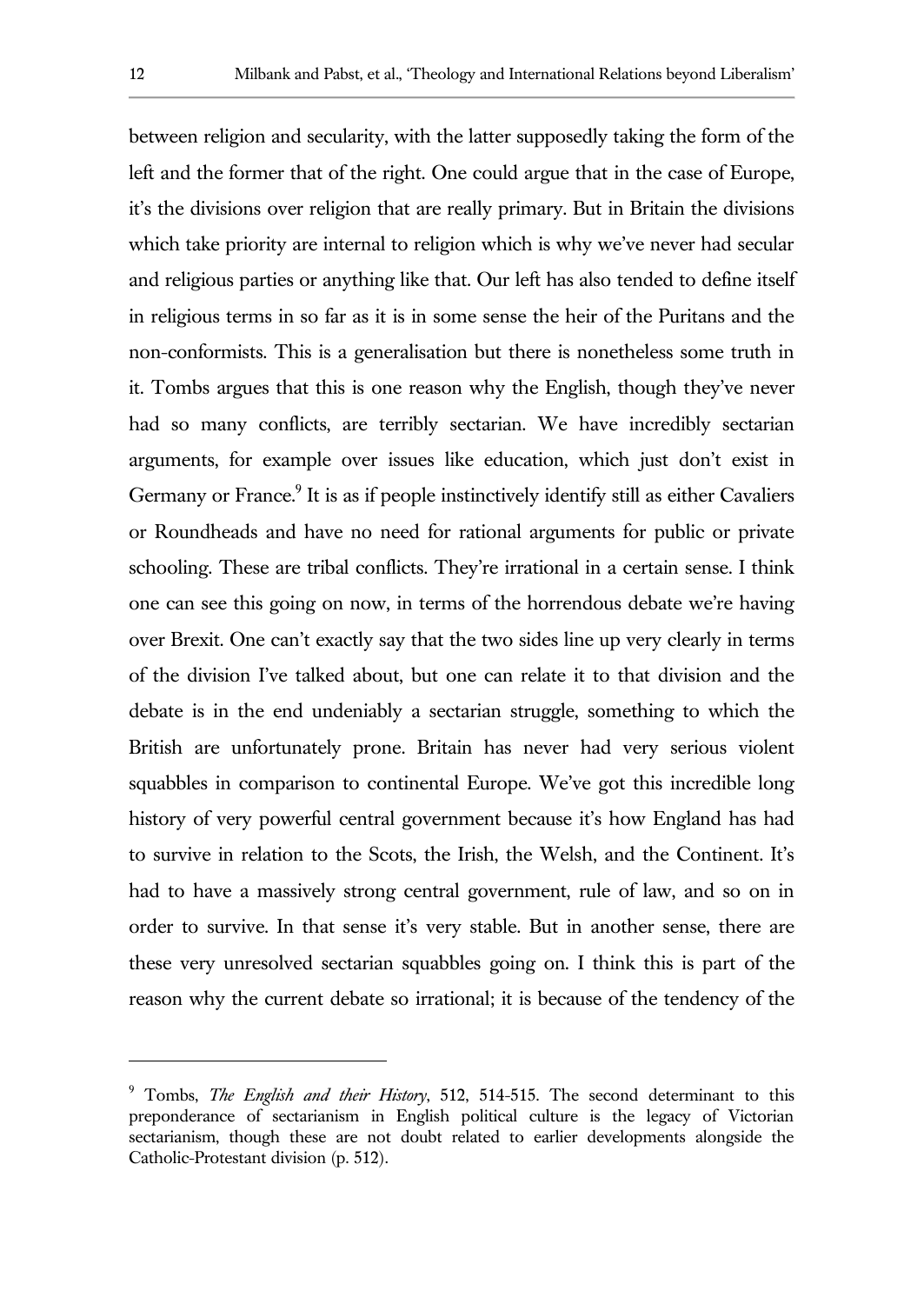British to split themselves up into two parties, that are more like badges of identity than fully thought through, rational positions.

The religious background is relevant to the way in which the British find it difficult to understand the EU programme and in particular its Catholic character. In many ways, the EU was set up by Catholic thinkers like Robert Schuman who were very much trying to overcome what they saw as the debilities of the nation-state and to recreate some sort of European unity. Their model was not one of seeking for a European super-state nor was it one of a merely free-trading area. I think the British find it incredibly difficult to grasp this idea of a loose cultural and legal unity between several states that will guarantee peace. This is ironically despite the fact that Edmund Burke was in many ways the biggest long-term visionary of precisely such a Europe. Though it is perhaps not such an accident that Burke was of Irish origins. Ultimately, because of their Protestant legacy, especially in its Puritan form but also in many of its Anglican forms, the British are massively wedded to the nation-state and to the idea that liberties are guaranteed by having an absolute, central authority. In many ways this is a kind of English delusion; we forget that our common-law legacy—in its best form that allows for equity—is closely linked to both Roman law and Catholic influence in the Middle Ages, something that I think Pope Benedict was very anxious to say when he visited England in the palace of Westminster. But somehow in British-Whiggish mythology we see our legal institutions as always having been in a kind of protest against Europe despite the fact that this is a complete fiction.

The other problem for this British cult of separateness is that England has never survived on its own. We are the largest nation anywhere that doesn't have a state; the English do not have a state and they never have had a state—apart from two very short periods in our history. Throughout the Middle Ages we were conjoined with Wales and had suzerainty over Ireland. For most of the Middle Ages we were linked into a lot of France—we were never on our own.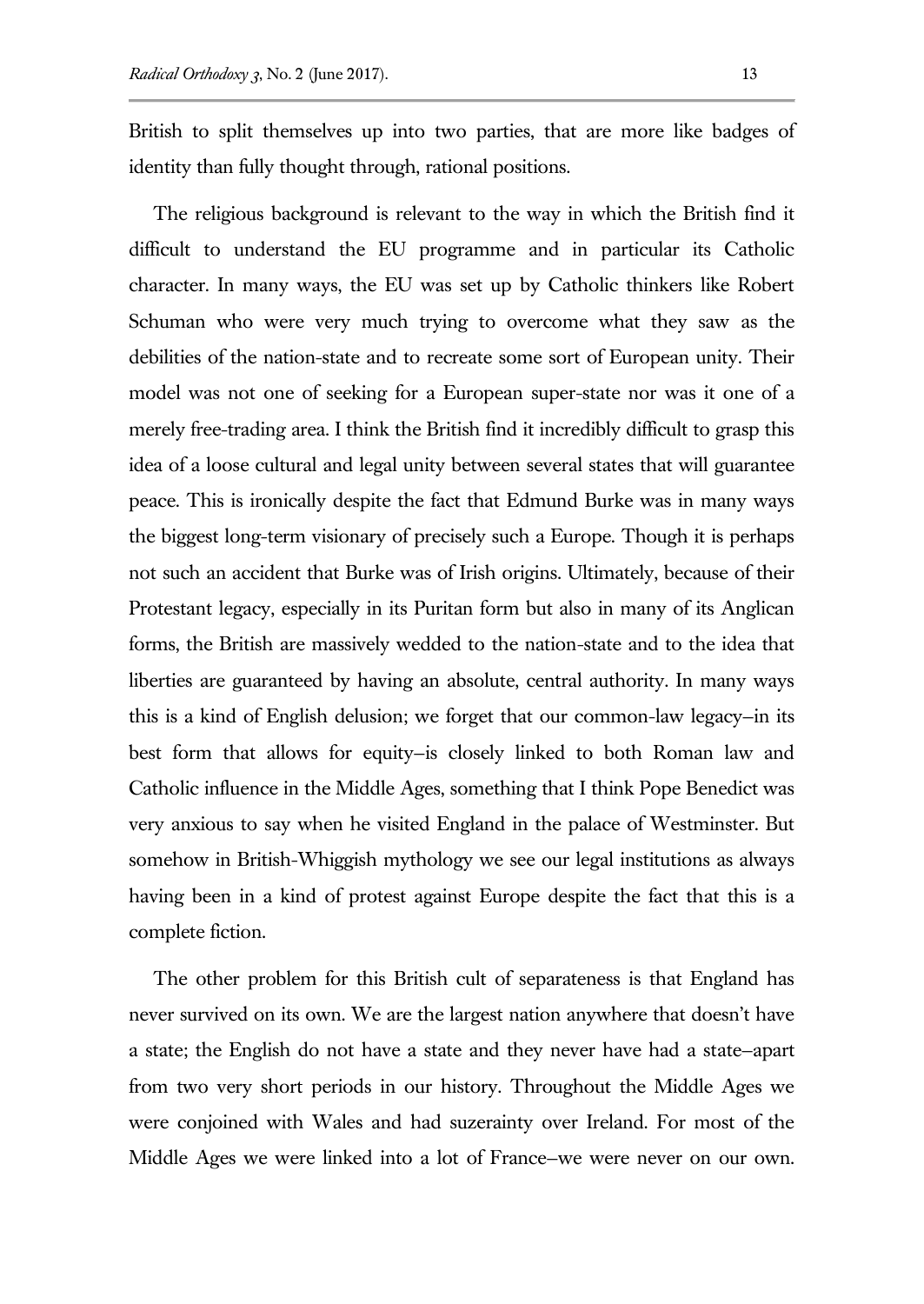We were on our own in the early modern period, and some enduring links to Wales and Ireland notwithstanding this was totally unsustainable because the British civil war was brought about when the Scottish Covenanters invaded England right the way down to the Humber. As all the recent research tends to show, the English tend to delude themselves by thinking that the civil war was the last war of religion in Europe and that it was an expression in England of the Thirty Years War. We only got ourselves out of this situation, however, by forging this new double kingdom with Scotland.<sup>10</sup> The prospect which opens up if we vote for Brexit is that we will be on our own! Scotland will leave, Ireland will break up into flames; and eventually, it will leave as well. Wales could easily leave as well. Polls show that even Northumberland could vote to join Scotland. (Northumberland has always existed between England and Scotland.) The prospect would be an England on its own which has never ever worked. I'm trying to rather randomly point out several dimensions of this debate, some of which link into religion.

#### **2. Theology and International Relations**

**JOHN MILBANK:** International relations is the area traditionally coloured by the *ius gentium*. It is an attempt to theorise the relations between nations. In the Anglo-sphere, it is dominated by certain competing theories. The dominant

<sup>10</sup> Tombs, *The English and their History*, 259-260:

A Whig–Tory compromise emerged. […] Thus England emerged – one of the last countries in Europe to do so – from two centuries of religious and political turmoil, after a unique succession of religious reformation and counter-reformation, conspiracies, civil war, regicide, republic, military dictatorship, restoration, renewed civil conflict, invasion and a second revolution. The outcome was an uneasy and ill-tempered compromise which soon included an unpopular union with Scotland. The possibility of a state and society based on enforced uniformity of belief and practice, whether Anglican, Presbyterian or Catholic, turned out to have gone for good.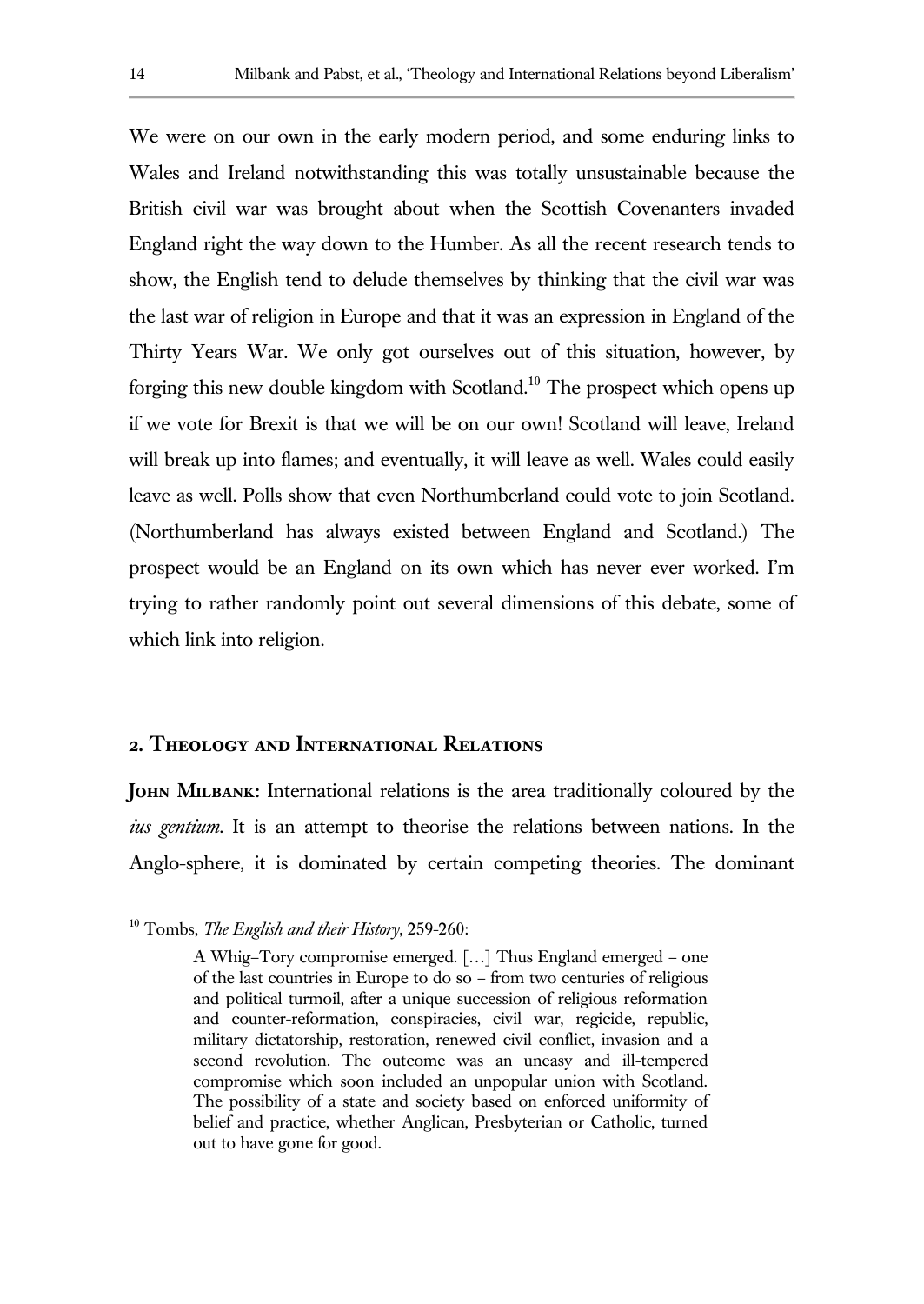$\overline{a}$ 

theory assumes a situation of international anarchy—this is a sort of exacerbation of the Grotian position. Nations are treated like individuals in a competitive struggle with each other and you try to resolve that struggle with various formal rules. In the American tradition this often takes the form of so called 'IR realism', where you're thinking in terms of acting in your own interest. That's in competition with various more Kantian and utopian theories of international relations—which a sometimes merely a variation on that initial theory but are much more optimistic about what can be achieved through these various formal arrangements. And then a third model, which Adrian and I advocate in the book is much more Burkean and argues that in international relations culture has priority over either politics or economics.<sup>11</sup> In other words, people are always already connected by language, religion, fashion, habit, culture, and that good friendly fraternal relations have to grow out of that soil more than anything else.

<sup>&</sup>lt;sup>11</sup> Milbank and Pabst, *The Politics of Virtue*, 357-358. As Burke writes in Edmund Burke, 'The First Letter on a Regicide Peace', in *Burke: Revolutionary Writings*, ed. Iain Hampsher-Monk (Cambridge: Cambridge University Press, 2014), 316–317:

In the intercourse between nations, we are apt to rely too much on the instrumental part. We lay too much weight upon the formality of treaties and compacts. We do not act much more wisely when we trust to the interests of men as guarantees of their engagements. […] Men are not tied to one another by papers and seals. They are led to associate by resemblances, by conformities, by sympathies. It is with nations as with individuals. Nothing is so strong a tie of amity between nation and nation as correspondence in laws, customs, manners, and habits of life. They have more than the force of treaties in themselves. They are obligations written in the heart. They approximate men to men, without their knowledge, and sometimes against their intentions. The secret, unseen, but irrefragable bond of habitual intercourse holds them together even when their perverse and litigious nature sets them to equivocate, scuffle, and fight, about the terms of their written obligations. […] There have been periods of time in which communities, apparently in peace with each other, have been more perfectly separated than, in later times, many nations in Europe have been in the course of long and bloody wars. The cause must be sought in the similitude throughout of religion, laws, and manners. At bottom, these are all the same. The writers on public law have often called this aggregate of nations a Commonwealth. They had reason.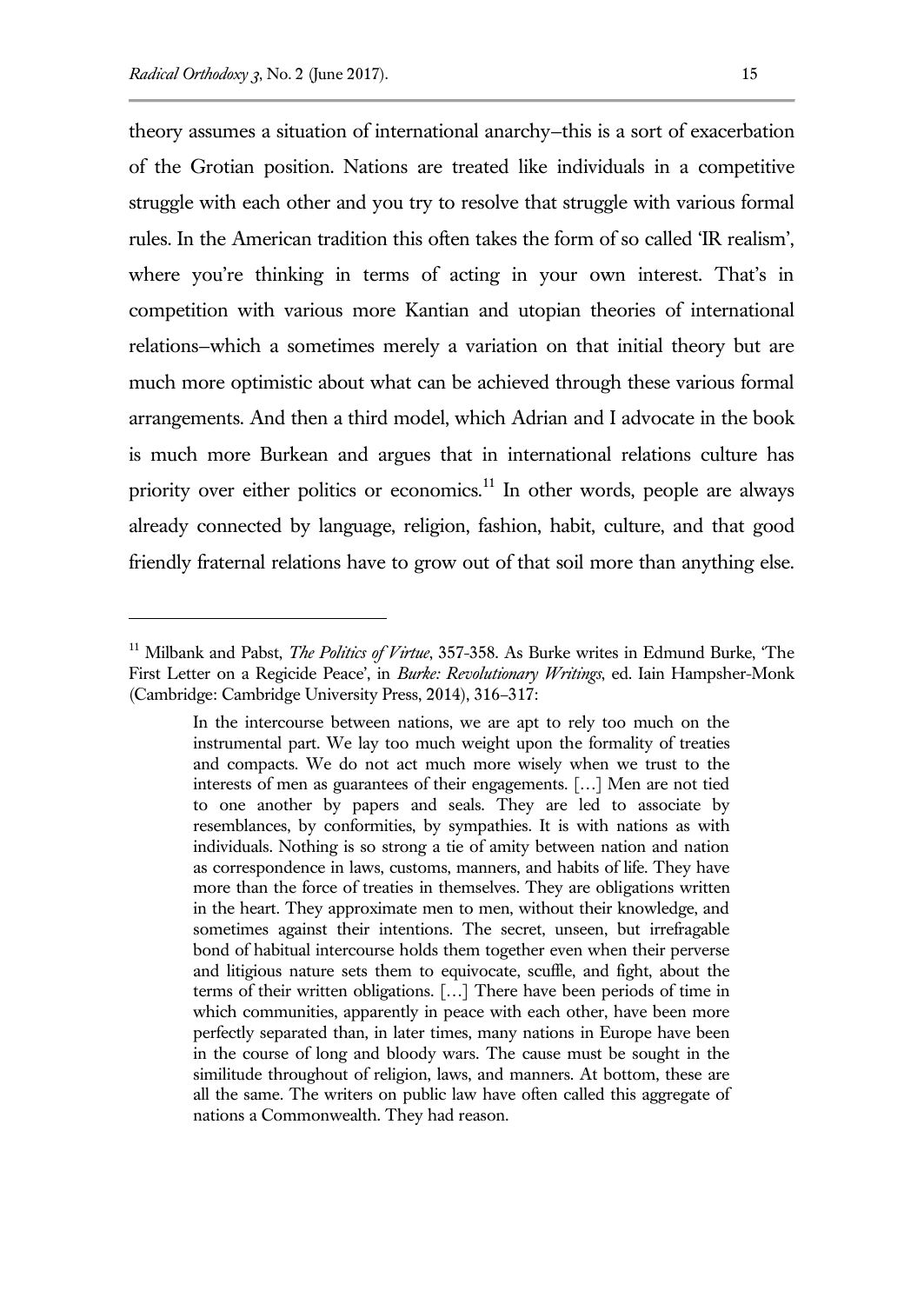This is particularly relevant for the current situation of globalisation where we suddenly become aware of the way in which religion transgresses national borders and can have an influence quite outside and beyond them. We seem not to know how to really deal with that phenomenon. *That* is where this cultural perspective becomes important. Because it may be that only religions themselves can start to deal with these problems dialogically by considering their relations to other religions.

ADRIAN PABST:<sup>12</sup> One could say that the reason international relations theory doesn't even work on its own terms is because it always makes the assumption that there is this original anarchy. Just as Hobbes assumes that there is an anarchy in the state of nature that has to be resolved by delegating power to a Leviathan who protects us in exchange for this transference of power of life and death, so in international relations there is an assumption that nation-states are originally in conflict with each other. There is always-already a kind of anarchy internationally and there are three ways of resolving that. First, you can go with a very impoverished realism of the Hobbesian-Machiavellian type where you say that it's just the power that will create order. Whether it's the city-states in Italy, or later on the nation-states of the Dutch republic or the British Empire, it's always a single hegemon that will make sure that some kind of order emerges out of anarchy. Second, there is the Grotian model, which is much more based around notions of international law, so it presents a formal arrangement to regulate interstate relations. And third, as John said, you have a Kantian or you might even say Rousseauian utopian model for a cosmopolitan vision. All three in their different ways assume that there is this original anarchy,<sup>13</sup> and out of

l

<sup>&</sup>lt;sup>12</sup> Adrian Pabst, Reader in Politics, University of Kent.

<sup>&</sup>lt;sup>13</sup> The Kantian or 'utopian' model, perhaps contrary to immediate appearances, also assumes this priority of violence with warfare seen as a necessary evil for its regulation, see Immanuel Kant, 'Idea for a Universal History', in *Anthropology, History, Education*, trans. R. Louden and G. Zöller (Cambridge: Cambridge University Press, 2007), 114-115.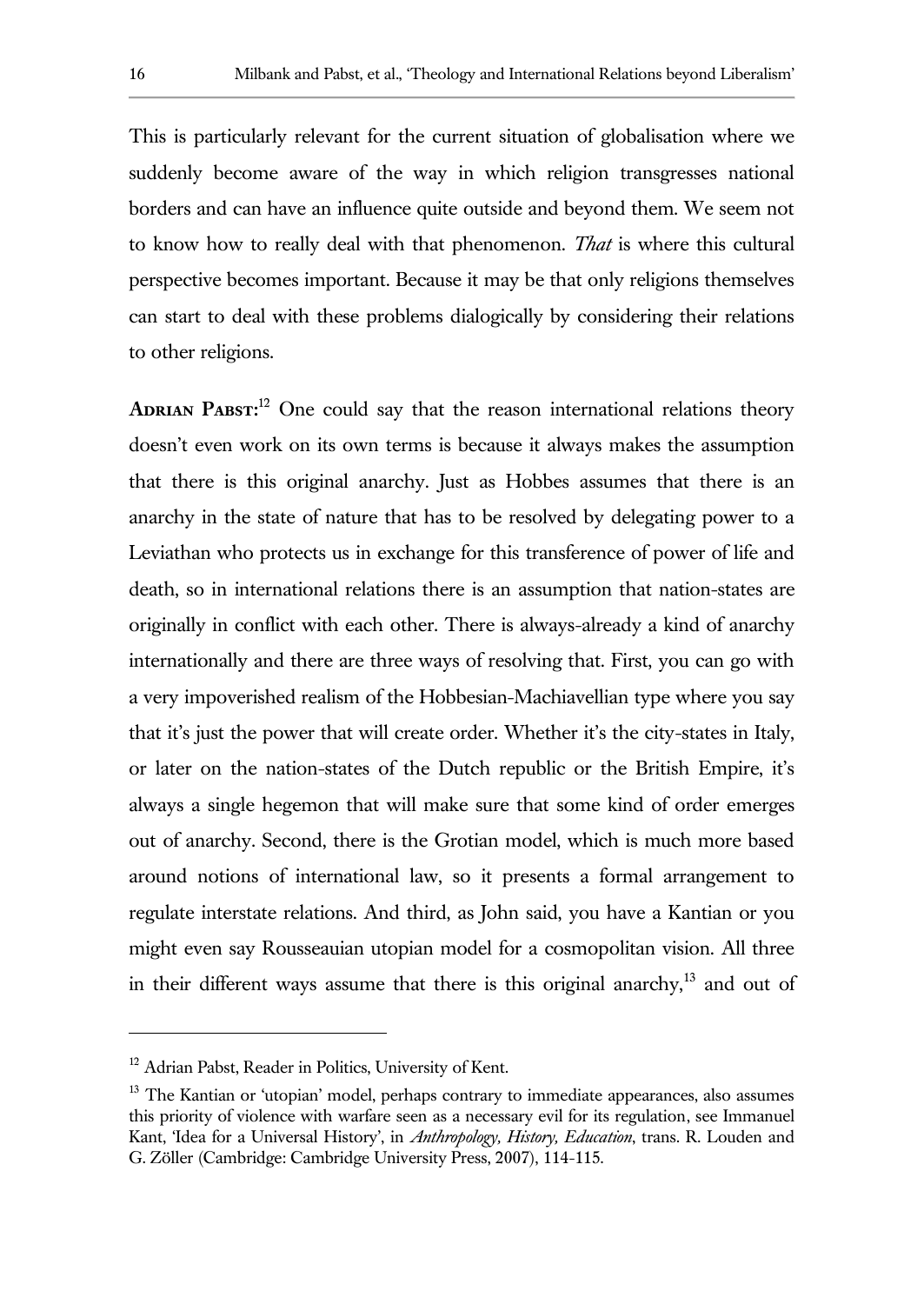anarchy comes artifice through either power, a formal arrangement, or some kind of cosmopolitan vision. In that sense, the fourth way, that we try and advocate is the idea that association is actually far more fundamental, far more primary, to individuals, to communities, and to states as well. No state emerges out of nothing. No individual is originally isolated, subsequently becoming part of some social contract. Rather, you're always already born into a political order as both Aristotle and Plato maintained. Indeed, most fundamental to human life are social relations. We are social beings as Augustine, Aquinas, and—in another tradition—Maimonides would have said. It is this fundamental sociality over against Hobbesian asociality that characterizes our position. Hobbes-Machiavelly, Grotius, and Kant all assume in different ways an original asociality with social relations emerging through some specified process. It is against this background that we want to say that international relations theory lacks the important notion that association is more primary than anarchy. Thus the real alternative to anarchy is not artifice, but association. Burke is a thinker who can then link patristic and medieval ideas to more modern conceptions in part because he is perhaps one of the main political thinkers, at least in the Western tradition, who claims that we are not really bound together as individuals or states by formal treaties and that what actually links us together is a form of mutual obligation. We have obligations to one another, to preserve our duties, to preserve our lives, even to preserve the environment in some ways. There is a sense of reciprocity and mutuality that characterises Burke's thinking which then others like William Cobbett, John Ruskin, and William Morris take up and augment. The only school in IR that does that, up to a point, is the English School of international relations. But the English School, in the end, comes down too much on the side of Grotius, on the side of formalism, rather than on the side of real realism, viz., not the realism of Machiavelli and Hobbes, but the realism you can trace back to Graceo-Roman philosophy all the way through to the Middle Ages. That kind of realism basically says that we are not totally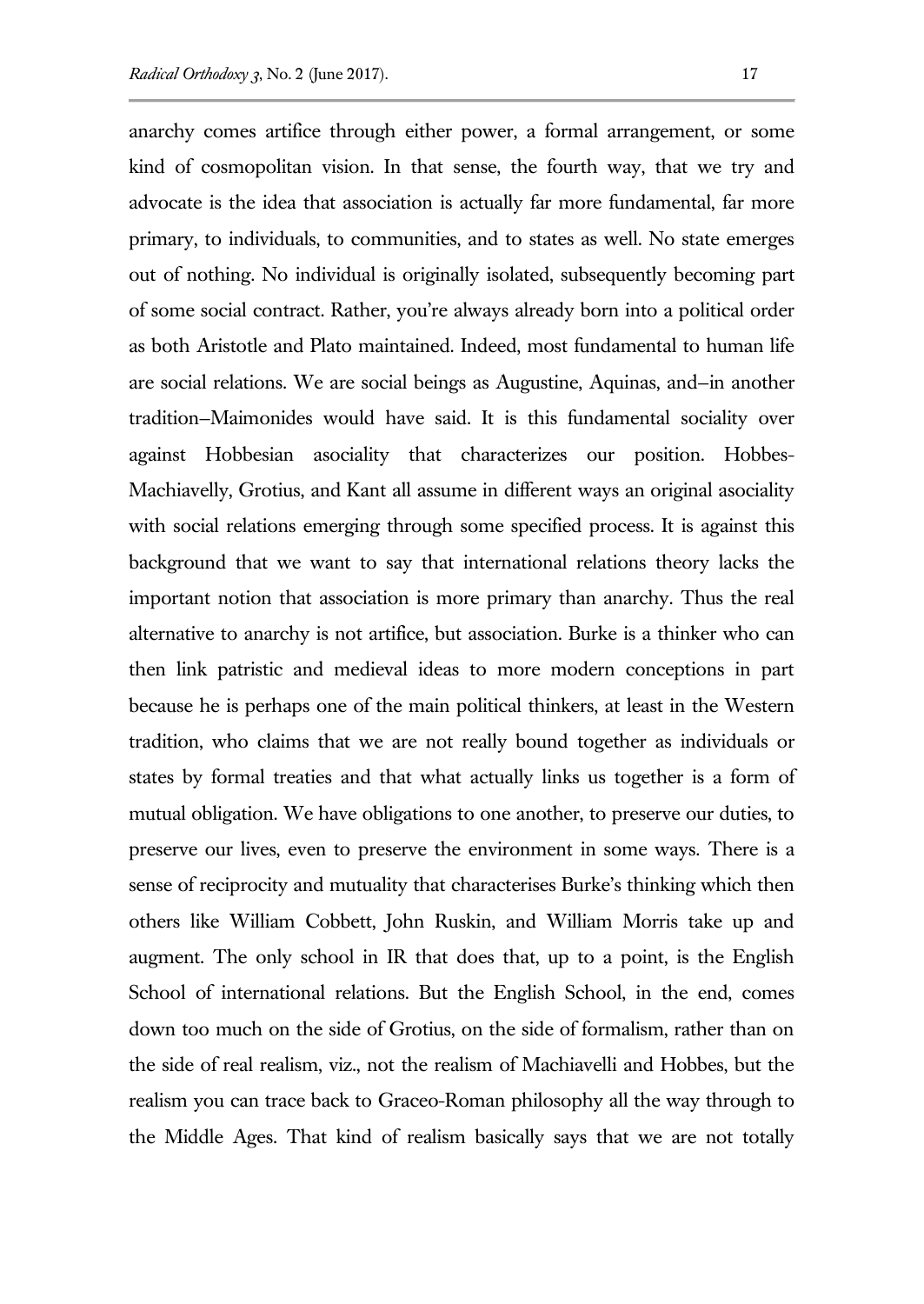depraved after the Fall; yes the created order has been disrupted by it, but there endures in us an original, potentially peaceful, and harmonious ordering, and politics is basically about trying to restore that rather than saying that there is anarchy and that the only response to that is artifice.

**JOHN MILBANK:** I think that in many ways the model that Adrian is trying to spell out is an international relations parallel to a personalist relationalism on a more intimate level. If personalism says: 'look, it's not the isolated individual you start with, it's not a collective totality you start with, it is rather relationality and interaction', then we're try to say the same thing at the level of international relations; that it's not the isolated nation-state that you start with, it's not some kind of aggregated super-state or dominant empire, but that it is rather the question of the relations between these things that are primary. This is not a sphere of anarchy if you take into account the cultural dimension and if you take into account all the forces and influences that naturally cross boundaries including religious forces and influences. The argument for the priority of international relations over political theory involves first of all that idea that you don't begin with an isolated nation—this is already interconnected to other things—and also the idea that the first problem that a nation faces is not so much 'how do I keep order within the nation' but 'how do we stay together in the face of outside forces?'. These are both very important—and here the realist element kicks in—but the latter problem is probably slightly more paramount. English history, as I've tried to explain, certainly illustrates that very well. If England has all these things that other nations envy, like very strong central authority, a relatively non-anarchic history, and a certain constitutional balance, it is ultimately because of how it tried to stay together in the face of what lied outside it.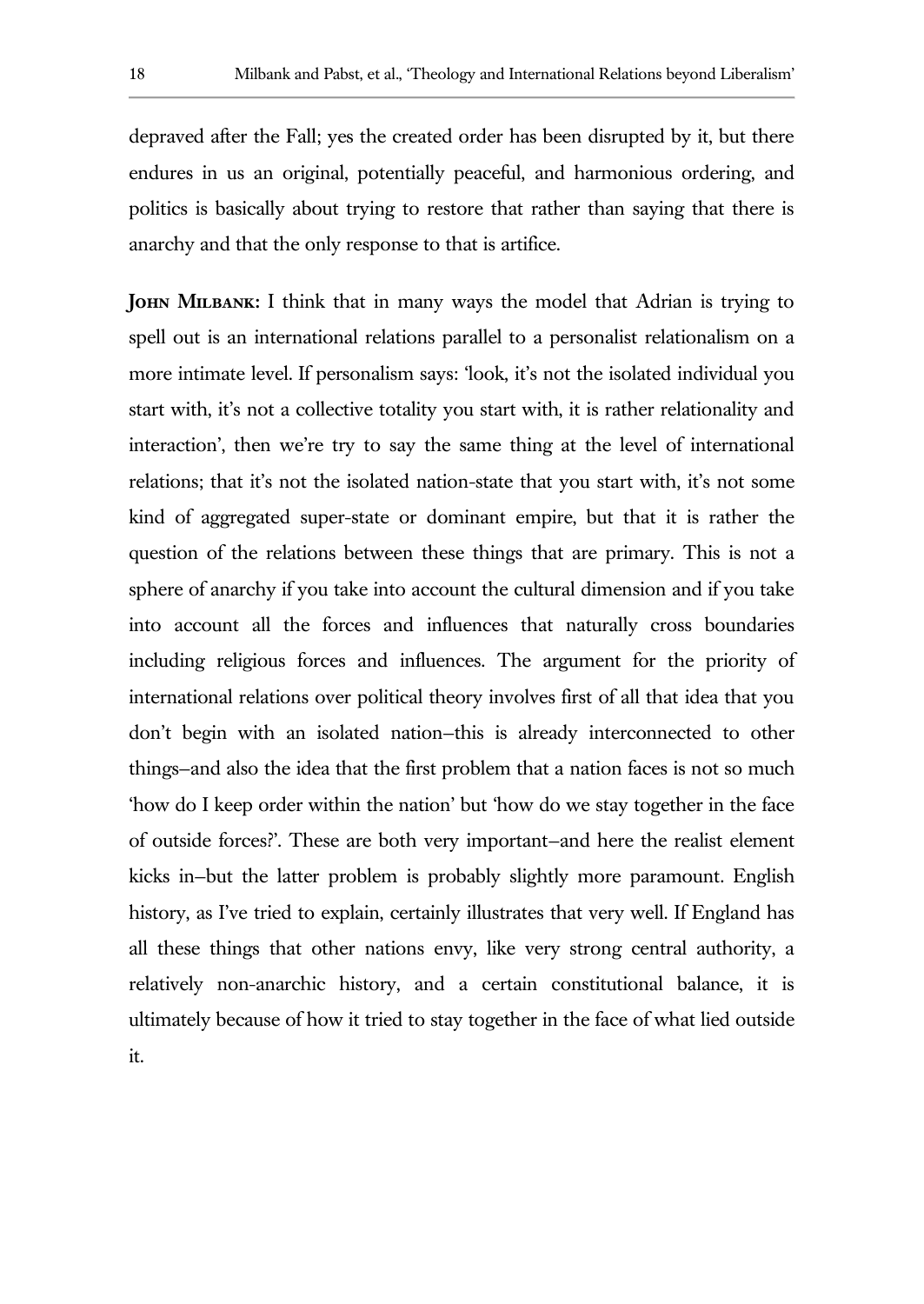### **3. England and Europe**

l

DRITERO DEMJAHA: You've indicated that it might be very paradoxical for the English to feel as if there were some tension between the national and the transnational—

**John Milbank:** Yes, because we've always played the trans-national game.

DRITERO DEMJAHA: Exactly. Could you perhaps say a little more about how these perceived tensions between the national and the trans-national might really be a product of certain developments in modernity and in particular how transnational finance actually contributed to the dissolution of trans-national medieval bodies thus aiding the formation of the modern nation-state?

ADRIAN PABST: The crucial point is exactly the one that you mentioned: that a lot of these divisions are internal to a certain modern logic which hasn't even reflected the reality of the modern era very much because until the  $18<sup>th</sup>$  and  $19<sup>th</sup>$ centuries we mostly had imperial forms of political organizations—for better or for worse—you had dreadful examples of colonialism but also imperial forms which were much more reciprocal than would be allowed by the absolutely sovereign nation-state.<sup>14</sup> But these tensions are really internal to the modern era. What's interesting about the *current* era is that it is much more neo-medieval in a real sense because sovereign power is now not so much about the state, the territory, and the people, in the Wesphalian sense. It is much more about cities that are often operating independently from their nations or—as we might say their territorial inter-land; new forms of empire emerging—again, for better or for worse—and it's about the resurgence of religious organisations which cross borders. It is much more like the world was before Westphalia, and indeed the Westphalian period may come to be seen in history as a very short and

 $14$  Of course, an alternate transition from empire to nation-state is the transition from empire to commonwealth, cf. Milbank and Pabst, *The Politics of Virtue*, 377.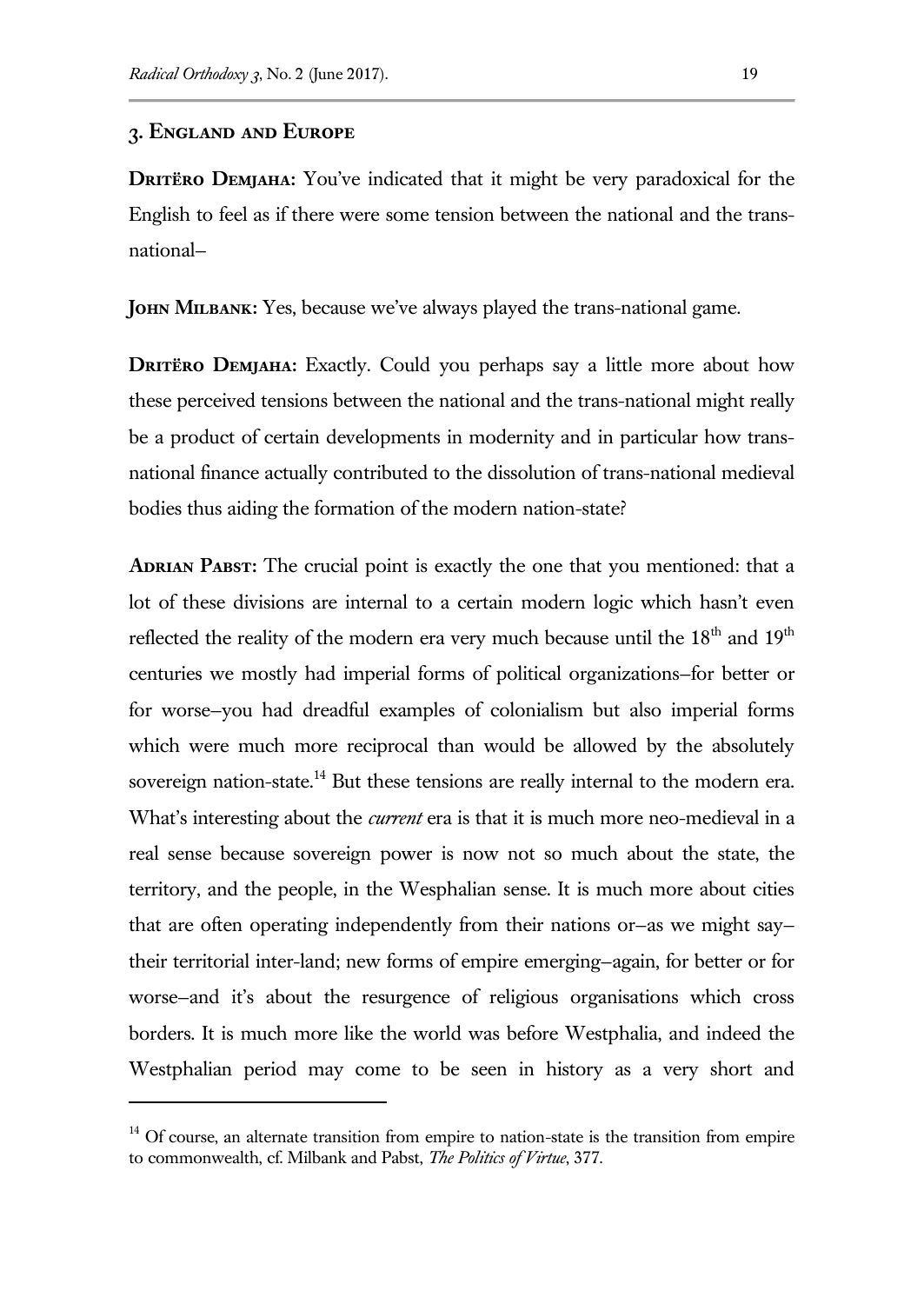exceptional period not truly reflective of fundamental human ways of organising as Pierre Manent has also suggested.<sup>15</sup> For before the modern era most forms of organisation were broadly speaking about the city or city-state, some form of empire, and some religious authority. And these institutions under a different guise are very much in resurgence now. So the national and the global are really in that sense artificial modern categories. But they have of course a life today because of certain institutions, as you say. You have global finance, you have institutions like the IMF, the World Bank, the World Trade Organisation; a whole range of global governance institutions that are largely disconnected from a more embedded form of politics and a more embedded economy and I think that's the big problem.<sup>16</sup> On the one had you get this abstract globalism with an imposed system of finance and an imposed cosmopolitan identity and on the other hand you get an atavistic and nationalist response to it. These two constantly fuel each other because the technocrats will say 'in order to keep you safe from the populists we need to be in charge' and the atavists will say 'well look at what the technocrats are doing to you'. *This* is the big debate about the EU at the moment. On the one hand you might say that the EU might be bridging that gap, but on the other the EU is still too much associated with the disconnected technocratic elite against which there emerge these horrible populist and nationalist responses.

**John Milbank:** I think that's right. And I think that from the theological point of view we have to confront the thinned out nature of Western civilisation because we've lost touch with what really symbolically unites us. Consequently, we're

l

<sup>15</sup> Pierre Manent, *An Intellectual History of Liberalism*, trans. R. Balinski (Princeton: Princeton University Press, 1995), and idem, *The City of Man* trans. Marc A. LePain (Princeton: Princeton University Press, 1998).

<sup>&</sup>lt;sup>16</sup> See Milbank and Pabst, 321. For an 'alternative' view on the status of the nation-state vis-àvis post-liberal politics, see Goodhart, D., 'Globalisation, Nation States, and the Economics of Migration' in *Blue Labour: Forging a New Politics*, ed. Ian Geary and Adrian Pabst (London: I.B. Taurus, 2015), 121-140.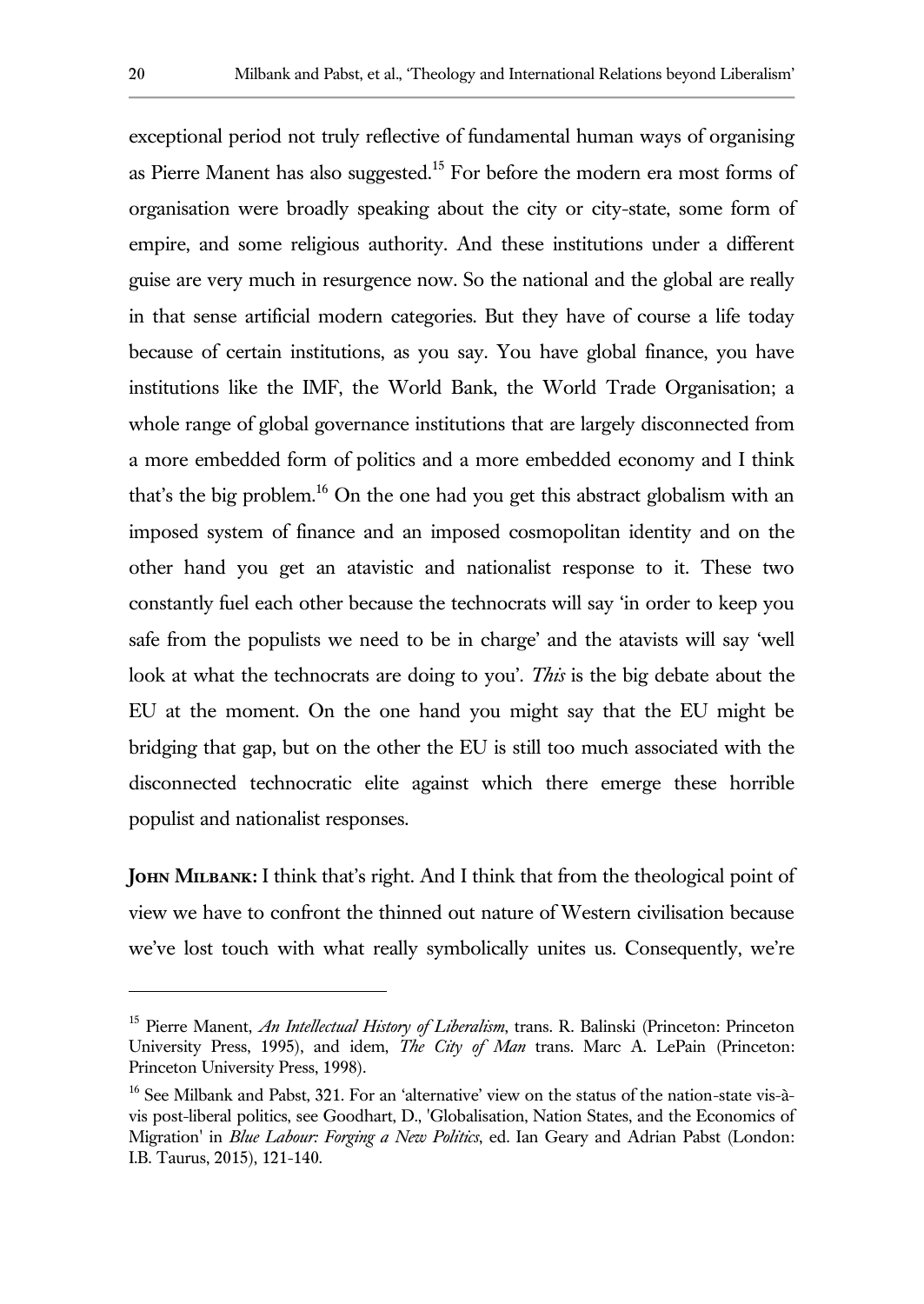$\overline{a}$ 

reduced to the merely instrumental and technological which we regard as our glory. But if we revert back to the thinking of people like Spengler who maybe was not entirely wrong, then this is a sign of civilisational decline; if you completely lose touch with what symbolically unites you then you won't survive in the very long run. This is why we're challenged by Islam. So I think that the problem for theologians is that the reactions to globalisation, as Adrian has said, are atavistic. When a people's sense of its identity is so thinned out; for the British it's just drinking beer, eating fish and chips, and doing football chants. The tragedy is that the British probably don't even know that they're historically connected to Rome and Athens and Jerusalem more than they are to Thailand or wherever else they go to the beach on holiday. This is the dire situation that we are now in. People need much thicker versions of their identity. And if you had a thicker version of British identity you would know that it cannot be opposed to a European identity and that it is profoundly linked to Greek philosophy, Roman law, and Christianity which aspire towards something universal. We're currently stuck with *ersatz* versions of these things and I think that this is the real challenge to theology. More immediately and in terms of the current debate, there are specific illusions about the nation-state. One part of the Tory party thinks that you can have an isolated nation-state that will compete in the global market, ignoring the fact that it is now so invaded by international forces and that this vision is now just non-viable. The idea of the city of London belonging to Britain is no longer viable. And this is matched by the left-wing illusion that you can still have social democracy in one country – which is not true either. These are realistic restrictions of neoliberalism which require Europe, but if you want to go beyond that, as I would, if you want to qualify neoliberalism to make it more humane, you can only do that at an intermediate and international level as people like Yannis Varoufakis have argued.<sup>17</sup> Thus, not

<sup>17</sup> See Yanis Varoufakis, *And the Weak Suffer What They Must* (London: The Bodley Head, 2016).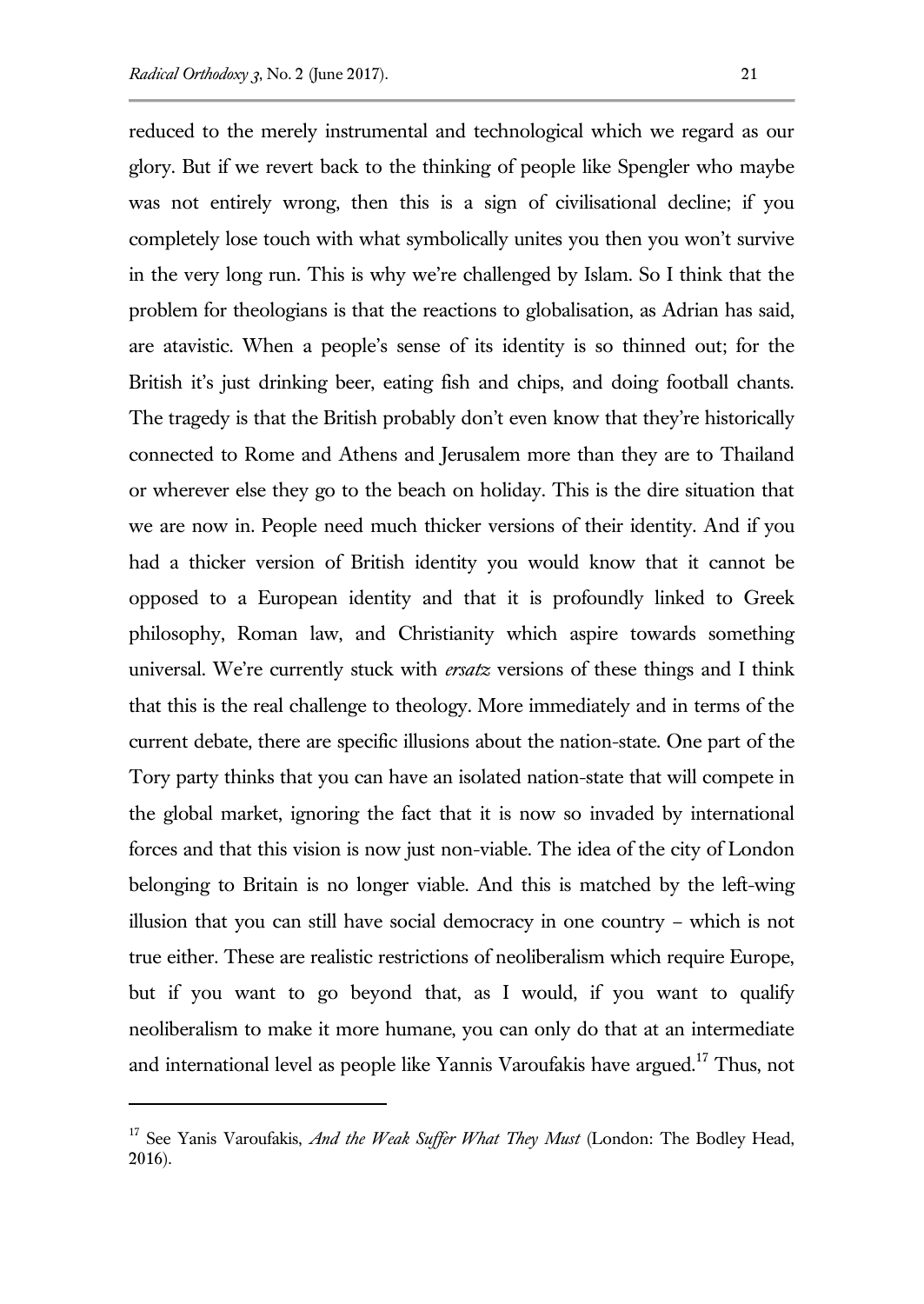only is the nation-state incredibly problematic from the pint of view of Christianity, it is also, for reasons that Adrian has mentioned and that I am adding to, not viable.

ADRIAN PABST: We just disagree on the football, because I think it is an extremely English and European game.

**John Milbank:** Yeah, I want everybody to play cricket and rugby.

#### **4. The primacy of theology and philosophy**

**NEIL TURNBULL:** These two discourses that you are trying to marry–theology and international relations. For me this sounds like international relations and theology rather than theology and international relations. It sounds like philosophy is dropped off the agenda here in favour of social-scientific discourse with some theological sprinkles. I'm wondering whether international relations is the more powerful discourse and whether you are in real danger of being subsumed into the social-scientific paradigm. My question is: how do you maintain authentic theological reflection without allowing theological insights to become drowned in a sea of social-scientific data?

**Adrian Pabst:** There is always a risk when you engage other discourse that you might be constrained by the terms of the debate as they have defined them. As far as the discourse of this book is concerned, the issues we are presently discussing come in the last two chapters of the book and not the beginning.

NEIL TURNBULL:<sup>18</sup> I knew you'd say that.

<sup>&</sup>lt;sup>18</sup> Neil Turnbull, Principal Lecturer in Philosophy, University of Nottingham Trent.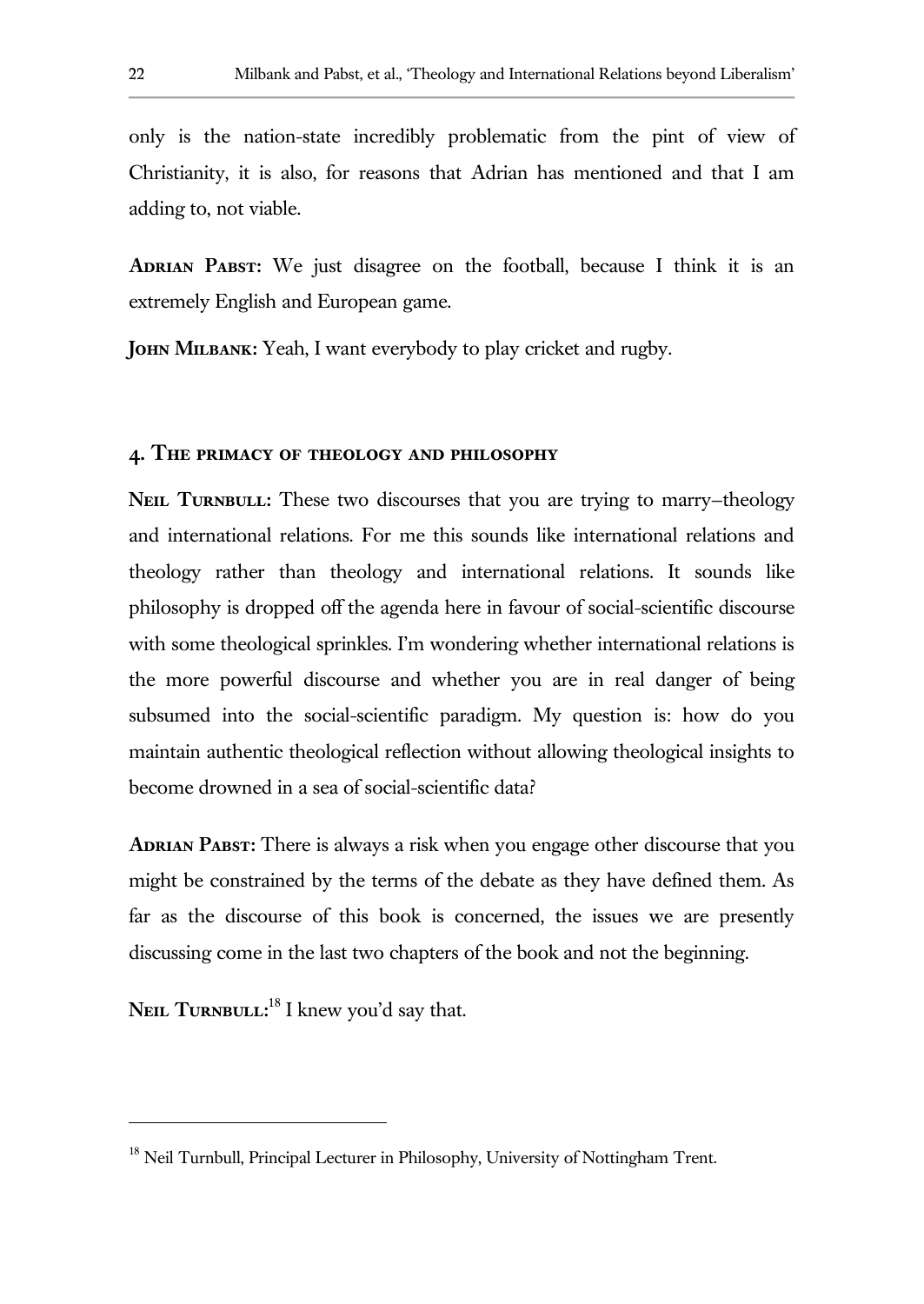ADRIAN PABST: We set out the terrain very clearly and we're also referring back throughout the book to ideas we've developed in earlier parts of the book. That would be my immediate defence. But I would also reject that claim that international relations is the dominant paradigm in our discourse because we do not accept the legitimacy of its terms and are constantly challenging them: sovereignty is not absolute, it's not linked to the state—it's something very different from what international relations assumes it is; the primacy of anarchy, once again, is something we strenuously reject as an assumption; and finally we reject all of the assumptions that people make about where we are today in terms of the liberal world order which it is claimed works very well because it is rules-based. We use the language [of international relations], it's true. Some of the language, such as that of institutions, but we don't actually accept the fundamental logic of international relations. Otherwise we would be trying to correct a certain international relations theory. Instead, what we're saying is that the field has forgotten about the primacy of association and that's what we want to restore to political philosophy and ultimately to it.

With that said, the early writings of the English School of international relations are profoundly theological. When you consider the influence of Donald McKinnon, when you consider the work of Herbert Butterfield, you realise that this is not a social-scientific discourse; the secularisation of international relations happened in the 60s–unsurprisingly–and it is the later proponents of the English school like Hedley Bull who take it in such a secular direction. The early writings of Martin Wight, Herbert Butterfield, and Donald McKinnon are a long way away from the social-scientific schools that you are rightly questioning.

**King-Ho Leung:** You can say the same thing about American international relations theory as well, from Niebuhr who was a theologian to Morgenthau who was writing against social science.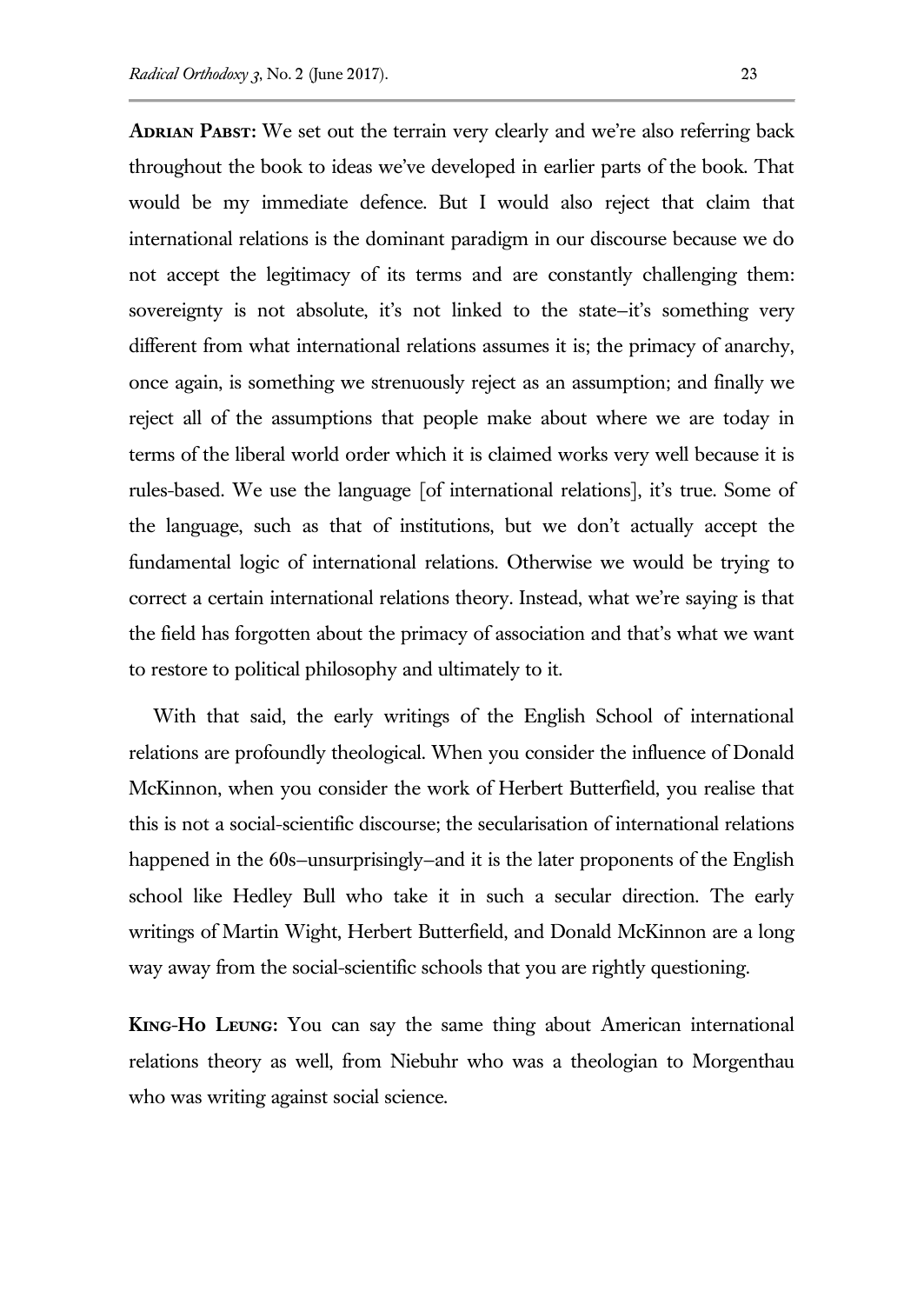**John Milbank:** There has always been a very interesting interaction although we feel that Niebuhr conceded far to much to a kind of brutal realism.

**King Ho-Leung:** Yes, though I wonder whether you can say that the anarchic tendency of early international relations theory is actually the product of a bad reading of Augustine and that this dialogue we are now having concerns these two ways of reading Augustine.

**NEIL TURNBULL:** Do you call your position 'Christian Realism'<sup>19</sup> merely as some kind of add-on to something more profound, intriguing, mysterious, mystical, transcendent, etc., because 'Christian Realism' is not where you end up in the international relations sense?

International relations has been dominated by a particular model of the relationship between nations which has been understood in terms of the relationship between nation-states operating in a Machiavellian power game and within international relations this is know as 'realism'. Recently there has been a post-structuralist moment in the field that has brought in Levinasian ideas about friendship etc. in order to transcend this quite brutal model. 'Christian realism', it seems to me, is nonetheless still that realist model but with a sense of Christian morality.

**JOHN MILBANK:** Absolutely not. That is not what we mean and that should have been absolutely clear. What we mean by 'Realism' is much more a refusing of both the formalistic positions and the utopian positions, in favour of something allied to realism in the metaphysical sense, thus taking seriously the substantive relations before you which is supposed to be related to this Burkean priority of culture.

<sup>19</sup> Milbank and Pabst, 339, 358-361.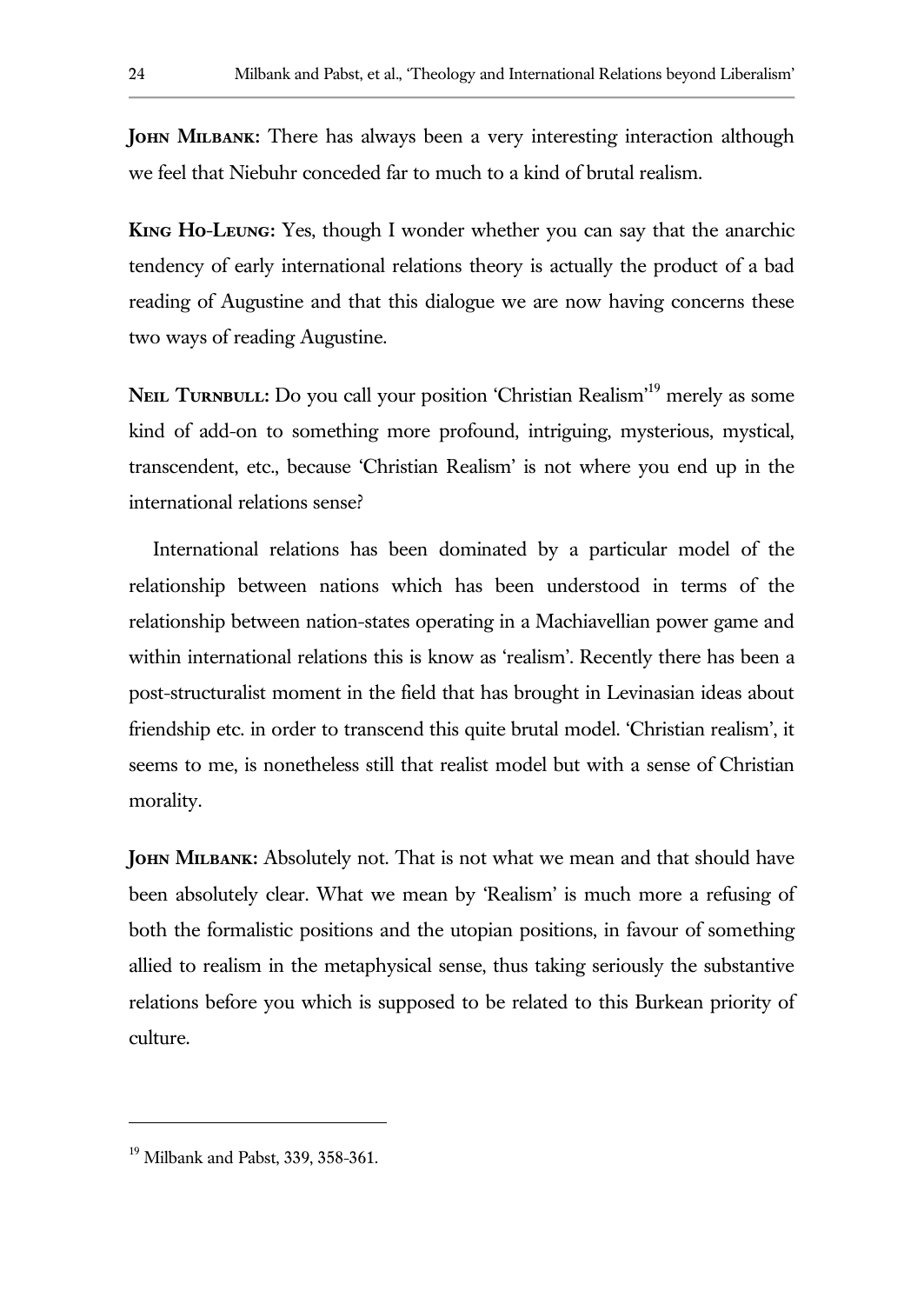**King:** To clarify, in international relations theory, 'Christian Realism' was developed by the Christian theologian Reinhold Niebuhr who has a very pessimistic view of human nature and for him the theorist and politician have a certain ethical view and must try to minimise the evil that humans will do to each other. What John and Adrian are trying to say is that that is not a proper Christian or realist way of understanding human nature and trying to reclaim what such a real realism is.

#### **5. Conclusions: Free Association**

 $\overline{a}$ 

PHILIP GOODCHILD:<sup>20</sup> I agree with much of what you've said but I wonder if there's a problem with starting with the priority of association in our contemporary modern context. Because isn't part of the logic of modernity a kind of evacuation of association in any kind of thick sense? Do we actually associate anymore? I think this might be intimately tied to European exceptionalism in that Europe is the one region in the world that is highly secularised, and it's intimately tied to our digital age, our financial globalisation, our changes in work practices etc.. And it is intimately tied to perhaps a kind of accelerating secularisation in Britain today to the point where I have recently been reading material from the 1940s and 1950s and I just can't recognise that such things could be said anymore about the relationship between theology and the public—except, of course, by yourselves. Otherwise, most average voters have not only not heard of the 'Glorious Revolution' but they only see an active model of association, such as for example Islam, as something that's deeply threatening; an invasion from outside against their own private space, which is neutral rather than anarchic (in a Hobbesian sense). It is possible that a Brexit vote could be seen to defend that space. It is possible that a Brexit vote might

<sup>&</sup>lt;sup>20</sup> Philip Goodchild, Professor of Religion and Philosophy, University of Nottingham.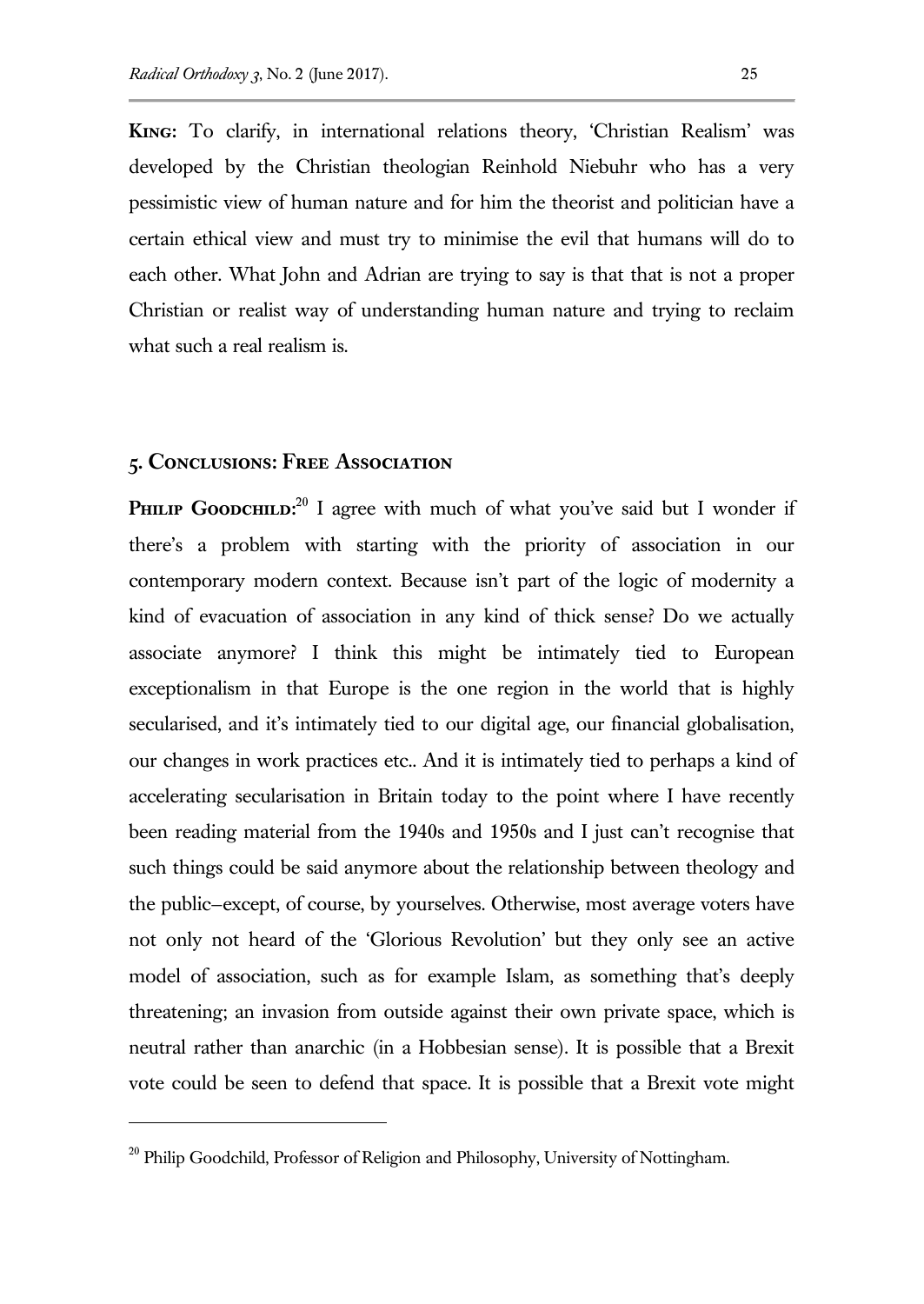come from a sense of nostalgic loss; we need to recover some form of association because the technocrats are taking it from us.

**JOHN MILBANK:** I think these are incredibly important points because in a sense we're trying to reinvent something that's evaporating. We would ultimately accept the argument that if you lose association and interpersonal reciprocity you lose the basis of human existence and society and I tend to feel that there is more of the latter in the Brexit vote. I don't think it's that people necessarily think that they won't still be able to live their private lives as they want to; I think that the Brexit vote reflects much more the loss of the identity of the streets, of where people live and of the sense of familiarity which is incredibly visceral and is therefore, I think, a wanting of association. Most people aren't listening to people who may be religious or theological but I think that the latter do nonetheless have a certain task to persuade people into deeper accounts of association and in a way, religions have a sense of a tradition that things can change and yet also somehow remain the same. Without that we tend to hang on to something extremely fixed. And Brexit signifies an inchoate longing for the completely impossible. But also, I should say, a *valid* sense that the interests of an awful lot of people in this country, especially in the North and on the margins elsewhere have been horrendously neglected; they have been badly hit by immigration amongst other factors. But this is happening across Europe. One irony of this is that there's nothing atypical about these British problems, they're repeated in every country in Europe and anti-Europeanism is growing across Europe and the same is happening with Donald Trump in the United States metropolitan forces have neglected the very legitimate grievances of ordinary people. But that doesn't mean that you can celebrate it when it goes in a poisonous direction. They have to be addressed. I think that your gloomier perspective is entirely true, but I don't know what to say other than that we need to reinvent association somehow no matter how impossible that may seem.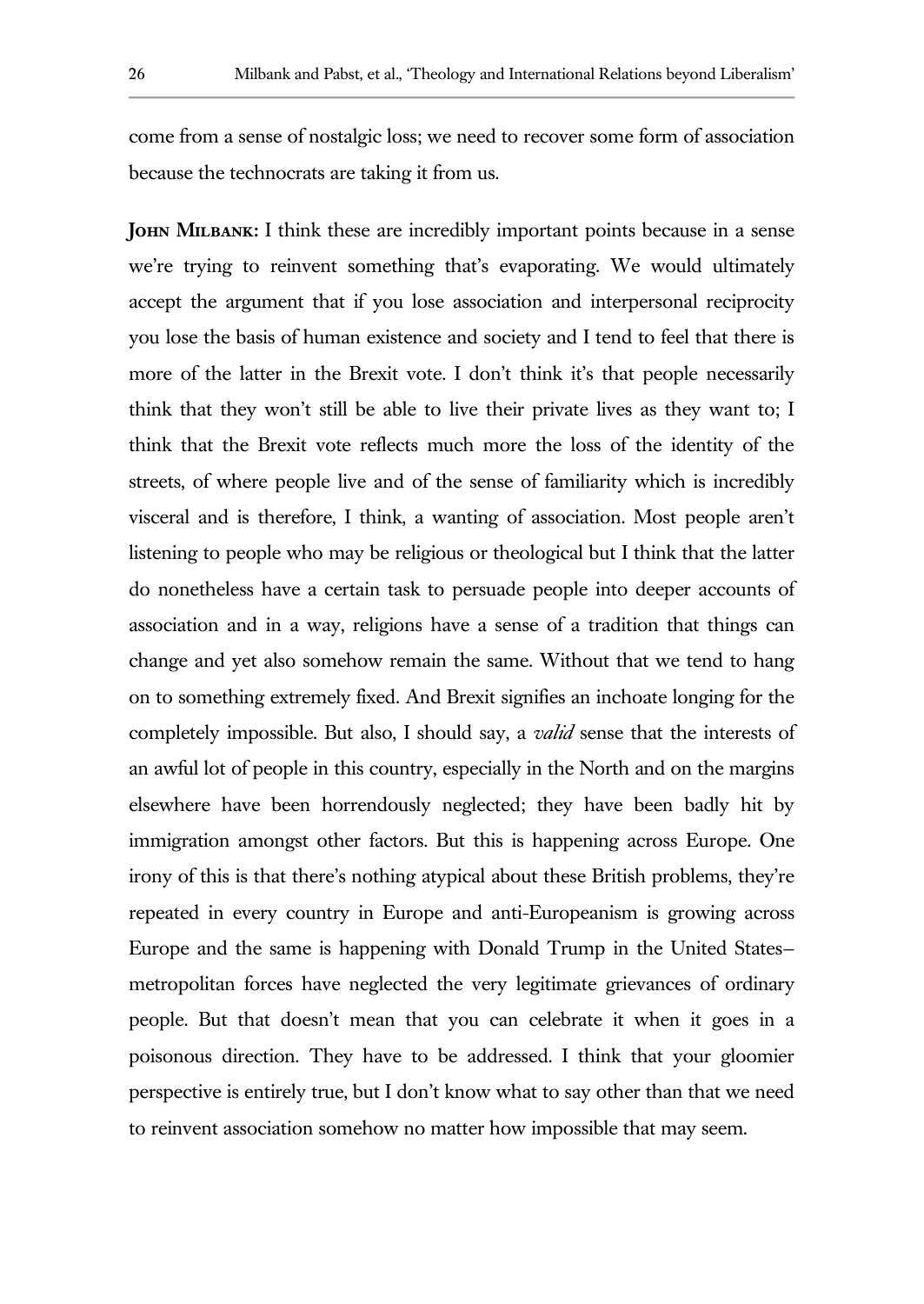ADRIAN PABST: I also agree with you entirely Philip. Your description of where we are is certainly accurate. There are very few forms of genuinely participatory association. However, what there is, throughout all ages, and our age is here no exception, is a certain longing for it. And it can take many forms, like pop music, or even football hooliganism (at its worst). More recently, it can take the form of engaging in social media. So I'm not entirely sure that a thicker model of political association would be so easily rejected *if it were* on offer. I think you're right that there's a certain part of the population that might be suspicious – that might see it as an invasion of their private space—but I wonder whether it is numerically just a minority. Where these thicker forms of association are on offer they are accepted; there are new forms of religious worship amongst young people which are not superficial, new forms of social enterprise, new forms of civic participation—these are all examples of a thicker form of association. Now they're not coherent. They do not amount to a single model which neither can nor ought to be imposed. But these examples show that if such a model were on offer there would be a great take out.<sup>21</sup>

**JOHN MILBANK:** I think that one of the great tragedies of Britain that's not repeated elsewhere is that people who think themselves very British, often white working-class people living in the North or along the Eastern coast have—for reasons that have nothing to do with their own fault—totally lost touch with what it is to be British. Indeed, they don't know about the Glorious Revolution. Whereas some people who are immigrants, people coming from the Caribbean or from Asia will know more an awful lot more about the British legacy. And that's partly because—certainly in the case of Caribbean people—they remain religious. One of the strange things today is that though people have this sense that London's supposed to be really alien, it's actually full of British immigrants who because of post-colonial history tend to be very British in a deep sense. In a

<sup>21</sup> See Milbank and Pabst, *The Politics of Virtue*, 381-382.